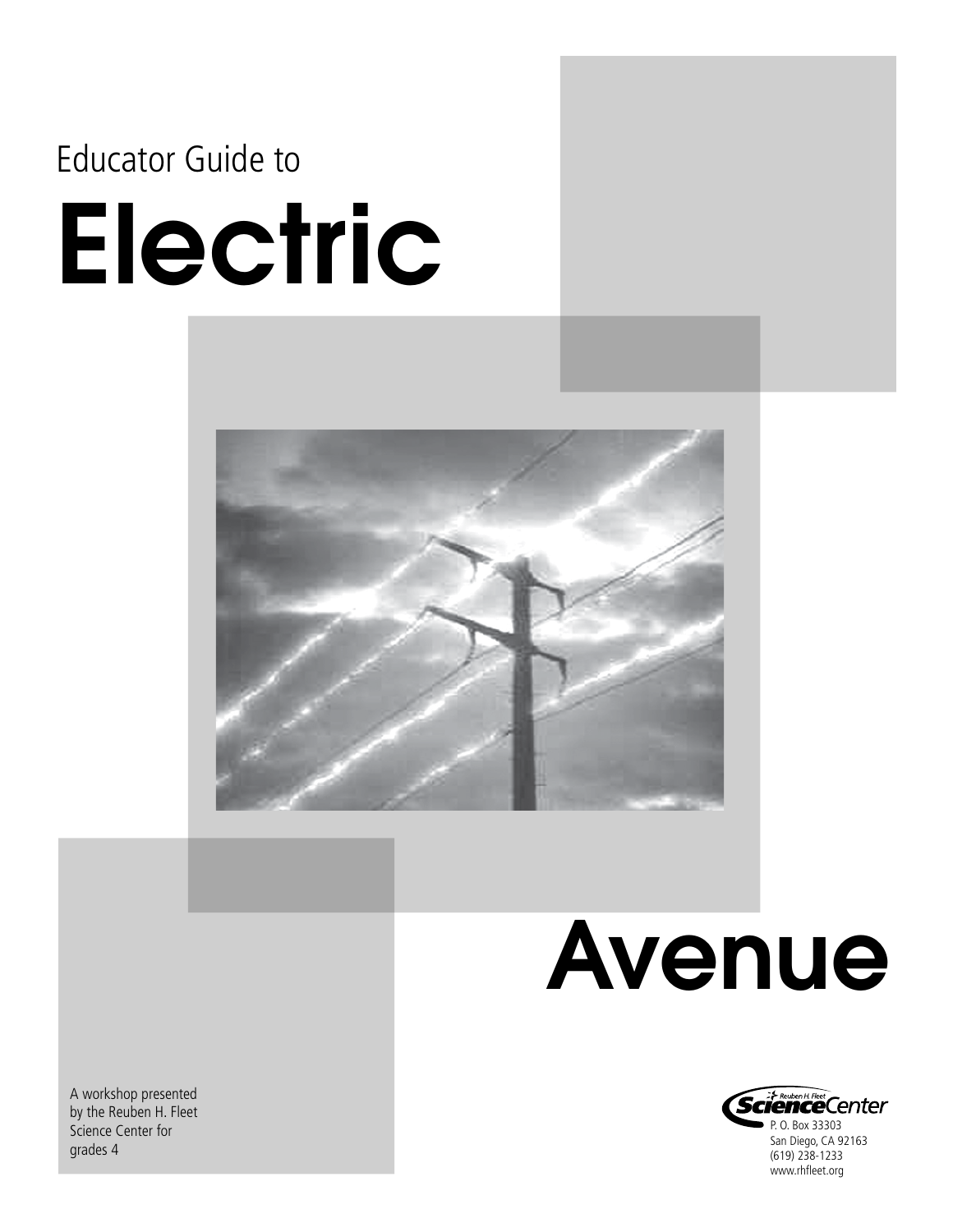## **ELECTRIC HAIR**

#### **OBJECTIVE:**

Students will experiment with combs and paper to observe static electricity.

#### **MATERIALS:**

- Plastic combs
- Hole-punched notebook paper
- Hole punch
- Hair or clothing
- Tables or desk

#### **NOTE:**

When doing this activity, NO-ONE should share combs. Also, combs should be thrown away when the activity is complete.

#### **TO DO:**

Give each student 10 pieces of paper. Tell them to run the comb through their hair 10 - 15 times. Then they need to hold the comb an inch above the pieces of paper. The pieces of paper should jump up on the comb. If combing hair does not work, have them try rubbing the comb back and forth over clothing and hold it over the paper again.

#### **WHAT'S GOING ON?**

This experiment is an example of static electricity. Every object has negatively charged electrons and positively charged protons. Electrons can move, but protons cannot move.

When we rub the comb on our hair or clothing, we create friction that causes electrons to move. In this experiment, the negatively charged electrons jump from the hair or clothing to the comb. This gives the comb extra electrons and a negative charge. With electrical charges, opposites attract. The negatively charged comb seeks out a new object that has protons that can balance its electrical charge. In this case the protons on the paper are attracted to the electrons on the comb.